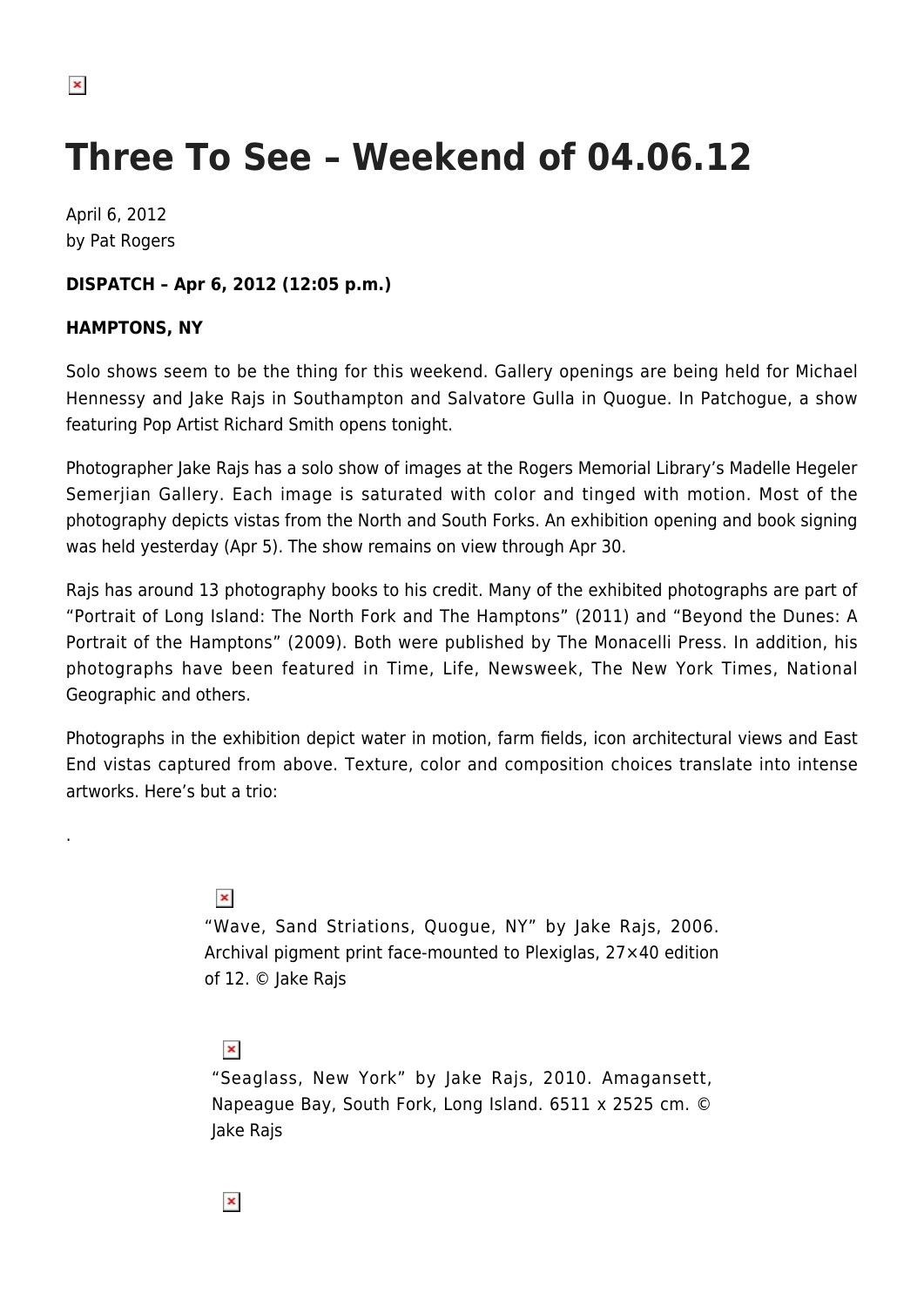"Bedell Cellars winery, Lavender" by Jake Rajs. Archival canvas, Edition of 25, 20 x 30 inches. © Jake Rajs

Michael Hennessy is holding an opening reception tomorrow (Apr 7) from 6 to 8:30 p.m. at 4 North Main Gallery in Southampton. "The Hampton Spring Show" presents 22 abstract paintings by Hennessy plus ceramics and furniture from Hennessy Home. The show includes a few artworks by Mila Wilson of Springs. The show remains on view through Apr 29.

This is one of the first major exhibitions of paintings by Hennessy. For the last 20 years, Hennessy has made and designed furniture. His furniture could have been seen at his store, Comerford Hennessy at Home. It was located in Bridgehampton from 1999 to 2009. For the last few years, Hennessy has also turned his hand to painting.

His abstract works are mix of process and pattern that channels the spiritual. Motion and energy reverberate among the works.

> $\pmb{\times}$ Painting by Michael Hennessy.

.

.

.

.

 $\pmb{\times}$ 

Salvatore Gulla opens a solo show at the Quogue Library on Saturday (Apr 7) from 2:30 to 4:30 p.m. The compositions in "A Life in Art" take a "nonobjective mode" in their presentation, according to the gallery. Gulla's art ranges from portraiture to cubist urban landscapes to gestural abstractions, according to the gallery.

Gulla has been making art for over 40 years. He studied at the Art Students League of New York under Reginald Marsh, Morris Kantor, Vaclav Vitlacyl and other. Gulla lives in East Hampton and New York City. "A Life in Art" remains on view through Apr 29.

> $\pmb{\times}$ "South Bronx" by Salvatore Gulla. Courtesy Quogue Library Gallery.

 $\pmb{\times}$ 

"Tango" by Salvatore Gulla. Courtesy Quogue Library Gallery.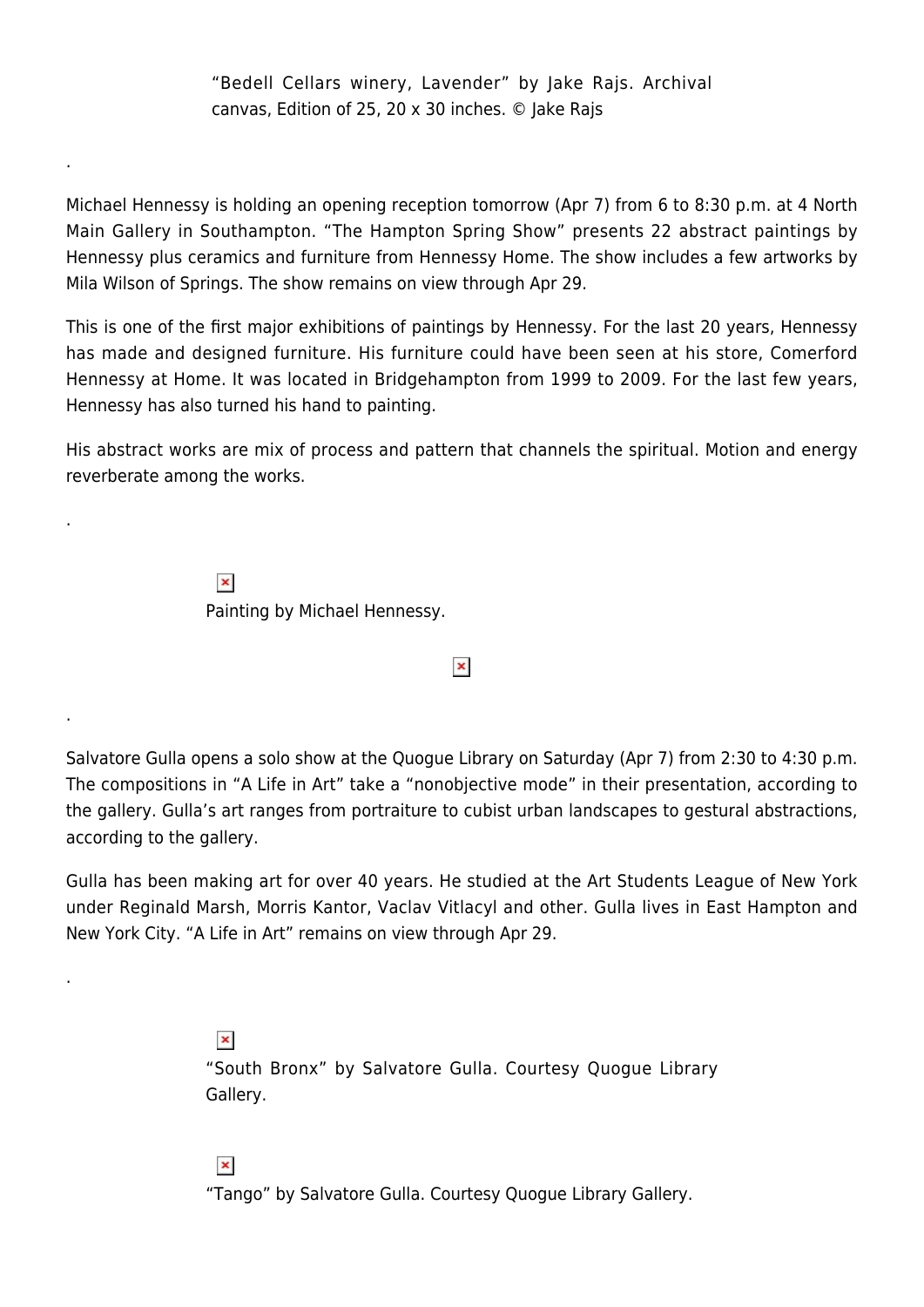"Two Women" by Salvatore Gulla. Courtesy Quogue Library Gallery.

Meanwhile, further afield, Pop Artist Richard Smith is the subject of a solo show in Patchogue. "Richard Smith: Paintings and Drawings" opens tonight (Apr 6) from 7 to 9 p.m. at sPACe, also known as The Gallery at PAC Space. It remains on view through May 18.

Smith was a member of The Independent Group that "helped forge a movement that would become known as Pop Art," according to the gallery. Artworks by members were based on consumerism and mass market appeal before Andy Warhol and Roy Lichtenstein were making waves in the artwork, according an exhibition release.

Smith's art has been exhibited in museums around the world. His work is part of collections held by the Metropolitan Museum of Art and the Museum of Modern Art (MoMA) in New York City, the Philadelphia Museum of Art, the Hirshhorn Museum in Washington, DC and others.

> $\pmb{\times}$ "Border II" by Richard Smith. Courtesy sPACe.

 $\pmb{\times}$ 

"Avedisiane" by Richard Smith. Courtesy sPACe.

**BASIC FACTS:** A solo show by **Jake Rajs** remains on view through Apr 30 at the Madelle Hegeler Semerjian Gallery at Rogers Memorial Library, 91 Coopers Farm Road, Southampton. For details, visit<http://myrml.org/>

Photography and books by **Jake Rajs** can be found at [jakerajs.com.](http://jakerajs.com/)

**"The Hampton Spring Show"** takes place at 4 North Main Gallery, 4 North Main in Southampton. It's open daily from noon to 6 p.m. through Apr 29. **Michael Hennessy**'s art and furniture can be seen at [http://www.mhhome.net](http://www.mhhome.net/)

**"A Life In Art: Paintings by Salvatore Gulla"** is exhibited at the Quogue Library, 90 Quogue Street, Quogue through Apr 29. For details, visit [www.quoguelibrary.org/](http://www.quoguelibrary.org/) Gulla's art can be viewed at<http://salvatoregulla.com/>

**"Richard Smith: Paintings and Drawings"** is being exhibited at sPACe, The Gallery at PAC Space, 20 Terry Street, Patchogue through May 18. There will be a fundraiser and reception honoring Richard Smith on May 5 from 6 to 8 p.m. Proceeds benefit the sPACe Gallery. Smith will conduct an artist talk highlighting his work and achievements. Admission is \$25 per person. RSVP is

 $\pmb{\times}$ 

.

**.**